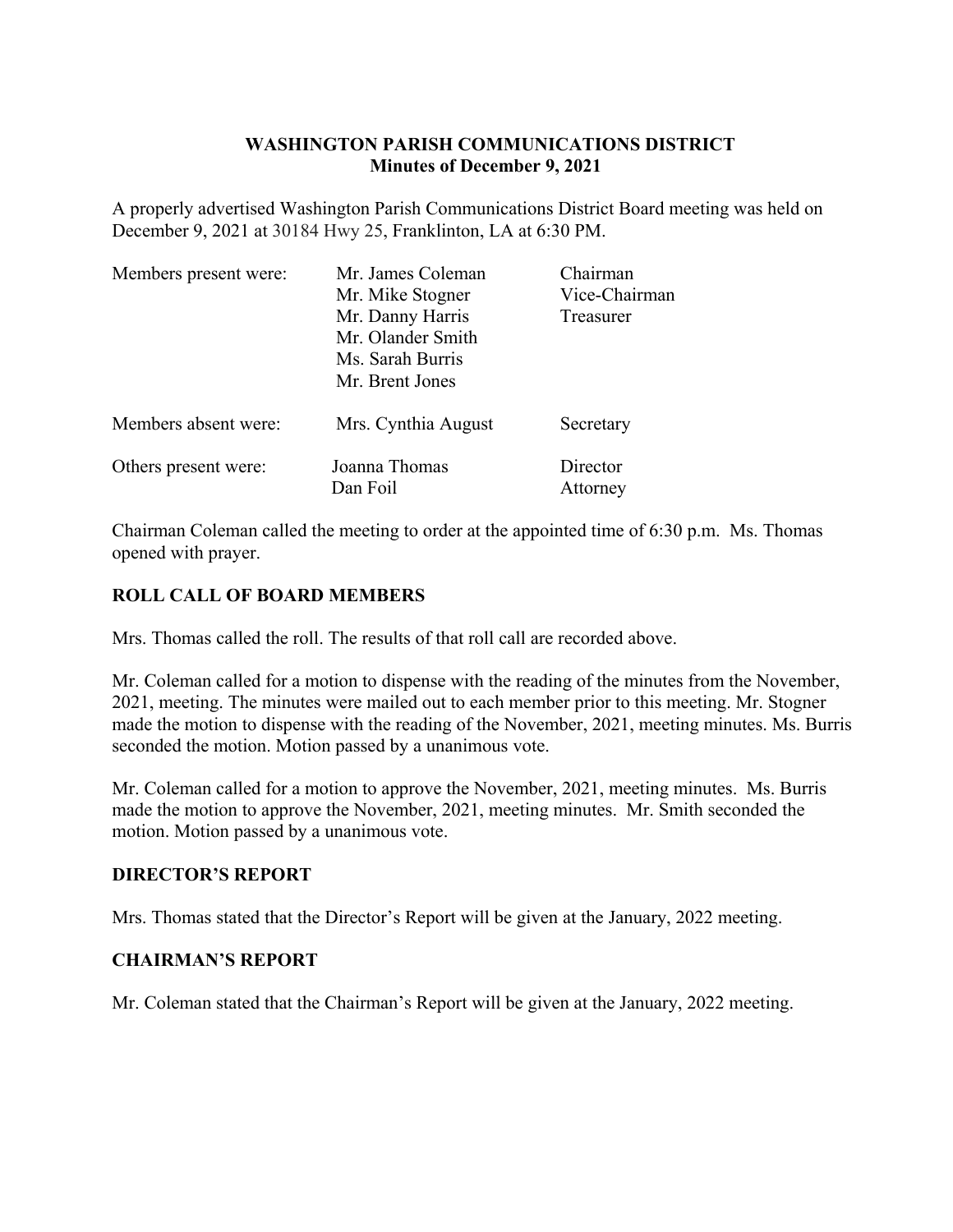### **TREASURER'S REPORT**

Mr. Harris reviewed the November, 2021, financial statements, the income and budget statements, the check register, the cash receipts, the account reconciliation statement, the YTD spending compared to the 2021 budget, the 911 funds statement with cash disbursements.

Mr. Coleman called for a motion to accept and approve the Treasurer's report, the November, 2021, financial statements, income and budget statements, the check register, the cash receipts, the account reconciliation statement, the YTD spending compared to the 2021 budget, the 911 funds statement with cash disbursements,

Mr. Harris made the motion to accept and approve the Treasurer's report, the November, 2021, financial statements, income and budget statements, the check register, the cash receipts, the account reconciliation statement, the YTD spending compared to the 911 funds statement with cash disbursements. Mr. Stogner seconded the motion. Motion passed by a unanimous vote.

Mr. Harris made the motion to revise the 2021 budget by raising Professional Fees from the present 2021 budget total of \$ 1,500 to a new 2021 total of \$ 32,000 (legal, accounting and architectural fees) and raising Utilities from present 2021 budget total of \$ 30,000 to a new 2021 total of \$ 37,000. Ms. Burris seconded the motion. Motion passed by a unanimous vote.

Mr. Harris made the motion to utilize the ending 2021 budget as the beginning 2022 budget with the following change: Professional Fees to be reduced from \$ 32,000 (legal, accounting and architectural fees) to \$ 9,000 (legal and accounting fees). Mr. Smith seconded the motion. Motion passed by a unanimous vote.

# **OLD/NEW BUSINESS**

Mr. Smith reported on the Personnel Committee annual employee review and made the motion to increase employee salaries by 5.9 per cent to be reflected in the first check of 2022. Mr. Stogner seconded the motion. Motion passed by a unanimous vote.

Mr. Stogner made the motion to name Mr. Gary Fenner as Treasurer Emeritus. Mr. Smith seconded the motion. Motion passed by a unanimous vote.

Mr. Stogner made the motion to approve Policy No. 6.10, Data Backup and Policy No. 3.5, Harassment. Mr. Smith seconded the motion. Motion passed by a unanimous vote.

### **COMMITTEE REPORTS**

There were no committee reports.

# **PUBLIC PARTICIPATION**

There was no participation by the public.